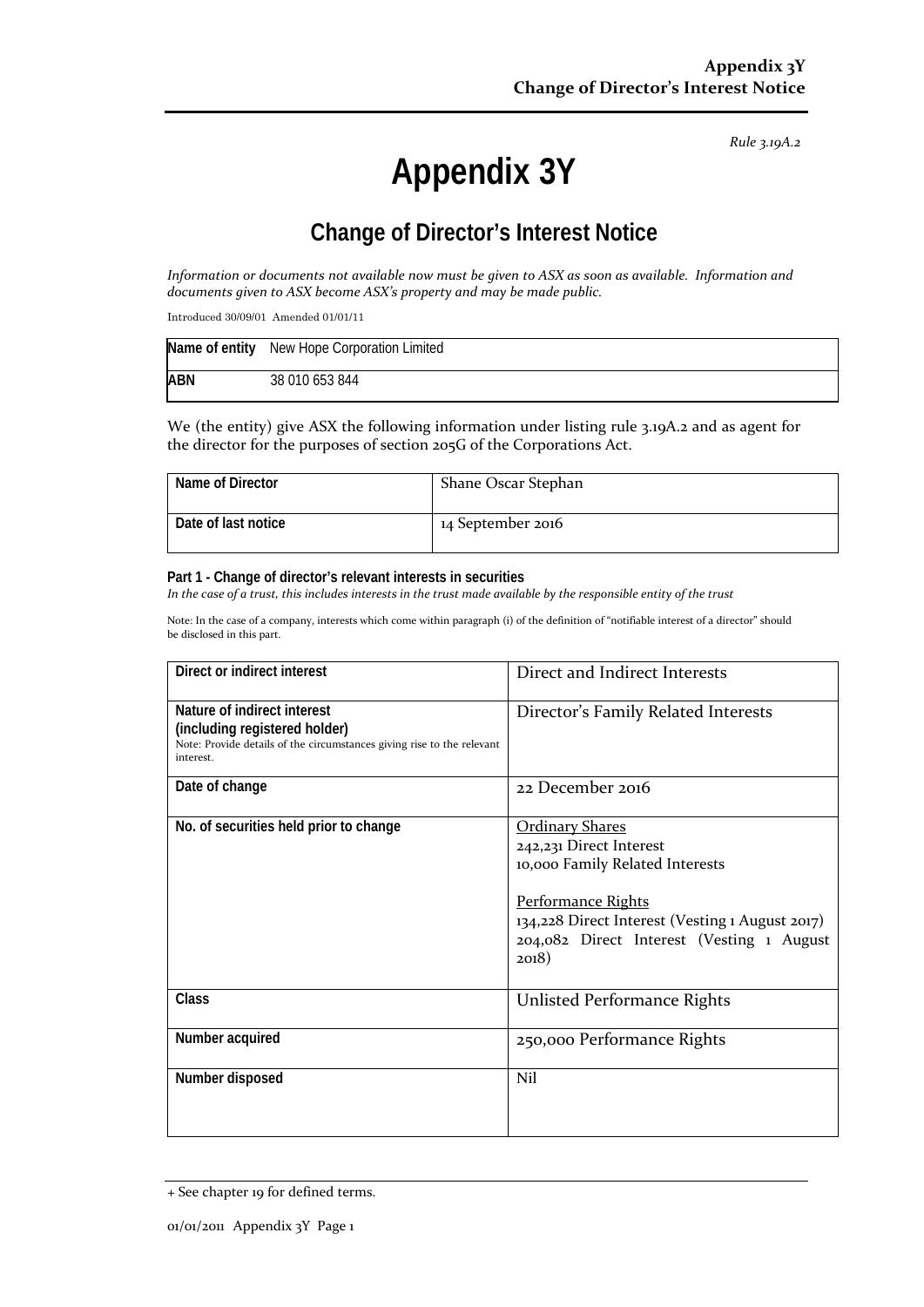| Value/Consideration<br>Note: If consideration is non-cash, provide details and estimated<br>valuation                                                                      | Nil                                                                                                                                                                                                                                                                        |
|----------------------------------------------------------------------------------------------------------------------------------------------------------------------------|----------------------------------------------------------------------------------------------------------------------------------------------------------------------------------------------------------------------------------------------------------------------------|
| No. of securities held after change                                                                                                                                        | <u> Ordinary Shares</u><br>242,231 Direct Interest<br>10,000 Family Related Interests<br>Performance Rights<br>134,228 Direct Interest (Vesting 1 August 2017)<br>204,082 Direct Interest (Vesting 1 August<br>2018)<br>250,000 Direct Interest (Vesting 1 August<br>2019) |
| Nature of change<br>Example: on-market trade, off-market trade, exercise of options,<br>issue of securities under dividend reinvestment plan, participation in<br>buy-back | Issue of Performance Rights under the<br>Employee Performance Rights Share Plan                                                                                                                                                                                            |

### **Part 2 – Change of director's interests in contracts**

Note: In the case of a company, interests which come within paragraph (ii) of the definition of "notifiable interest of a director" should be disclosed in this part.

| Detail of contract                                                                                                                                                          | None           |
|-----------------------------------------------------------------------------------------------------------------------------------------------------------------------------|----------------|
| Nature of interest                                                                                                                                                          | Not applicable |
| Name of registered holder<br>(if issued securities)                                                                                                                         | Not applicable |
| Date of change                                                                                                                                                              | Not applicable |
| No. and class of securities to which<br>interest related prior to change<br>Note: Details are only required for a contract in<br>relation to which the interest has changed | Not applicable |
| Interest acquired                                                                                                                                                           | None           |
| Interest disposed                                                                                                                                                           | None           |
| <b>Value/Consideration</b><br>Note: If consideration is non-cash, provide details<br>and an estimated valuation                                                             | Not applicable |
| Interest after change                                                                                                                                                       | None           |

<sup>+</sup> See chapter 19 for defined terms.